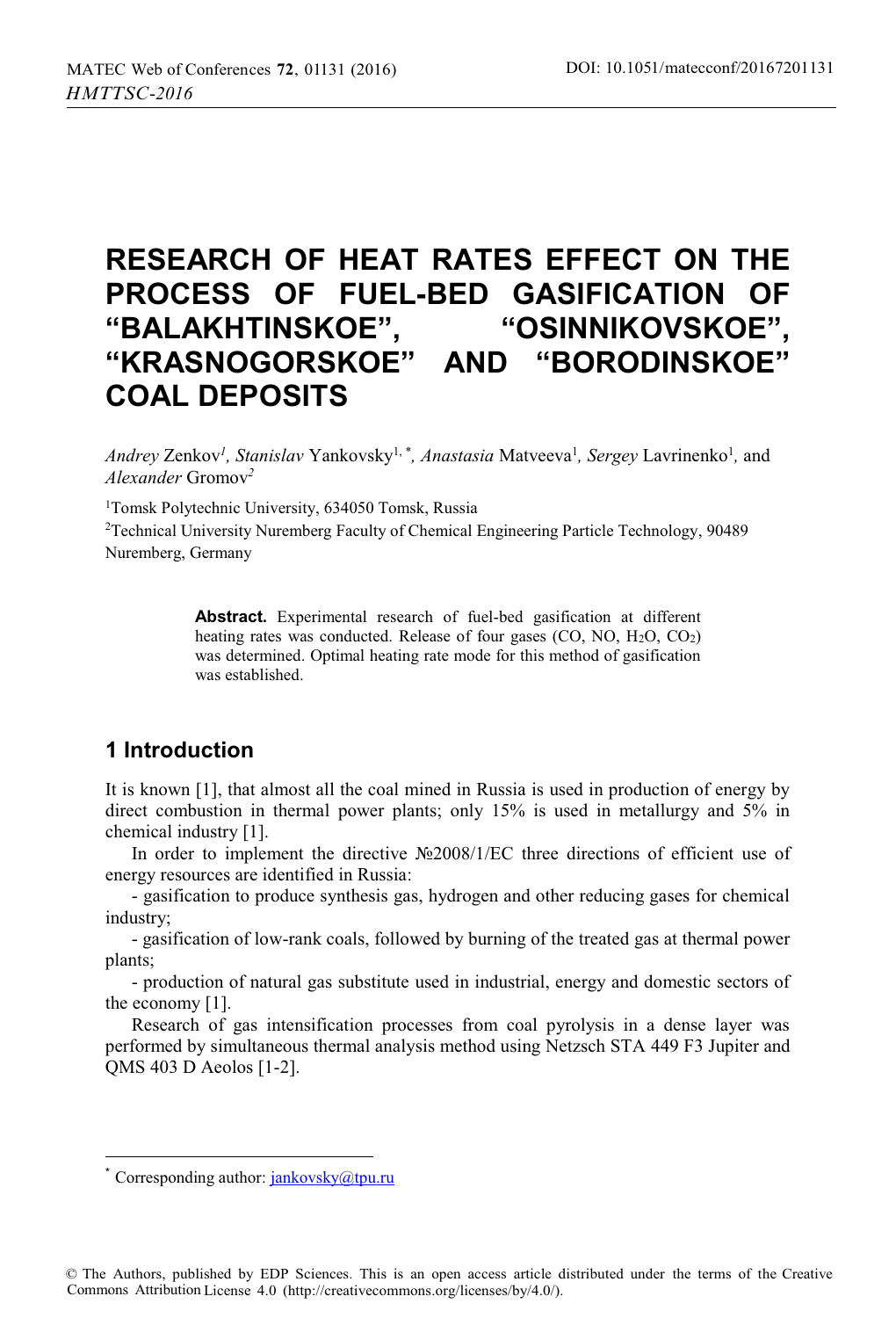## **2 Experimental setup**

In the preliminary phase of study of initial fuels gasification their elemental analysis was determined using a scanning electron microscope (SEM) JEOL JCM-6000 [1-4]. Preparation of the samples was carried out in accordance with GOST 10742-71, followed by sieving in accordance with GOST 3306-88. Particle size of the test powder was less than 80 microns. Performed chemical analysis of initial coal samples allowed obtaining elemental composition of raw material (Table 1).

|          | Composition of element, mass.% |                        |                          |       |
|----------|--------------------------------|------------------------|--------------------------|-------|
| Element  | Anthracite                     | <b>Bituminous coal</b> | <b>Brown coal</b>        |       |
|          | $\mathbf A$                    | т                      | 2B                       | 3B    |
| C        | 82.14                          | 71.05                  | 65.99                    | 82.65 |
| N        | 11.26                          |                        | 12.55                    | 13.70 |
| $\Omega$ | 4.04                           | 19.26                  | 14.25                    | 0.06  |
| Al       | 0.51                           | 2.02                   | 0.84                     | 0.33  |
| Si       | 1.36                           | 3.04                   | 2.72                     | 0.29  |
| S        | 0.08                           | 0.42                   | 0.16                     | 0.17  |
| Ca       | 0.61                           | 2.63                   | 1.84                     | 2.30  |
| K        |                                | 0.59                   | 0.40                     | 0.04  |
| Fe       |                                | 0.56                   | 1.25                     | 0.46  |
| Na       |                                | 0.03                   |                          |       |
| Mg       |                                | 0.13                   |                          |       |
| Ti       |                                | 0.09                   | $\overline{\phantom{a}}$ |       |
| Zr       |                                | 0.18                   |                          |       |

**Table 1.** Elemental composition of raw material.

Relying on the obtained research results, output of gases that should be recorded in mass-spectrometer during experiments on modeling of fuel-bed gasification was predicted [3-4].

Prepared samples with weight of twenty milligrams were analyzed at different heating rates of 278, 283, 293, 303 K/min. Argon consumption for blowdown was 10 ml/min, air consumption – 50 ml/min. Maximum heating temperature was 1573 K.

# **3 Results**

A series of experiments was performed and dependences of changes of produced synthesis gas recorded mass from time were obtained. Relative area is the ratio of certain integral summation area to weight of coal sample minus the ash residue. The results of the synthesis gas studies are shown in figure 1.

Relative integrand area of gases release A, heating rate B [1].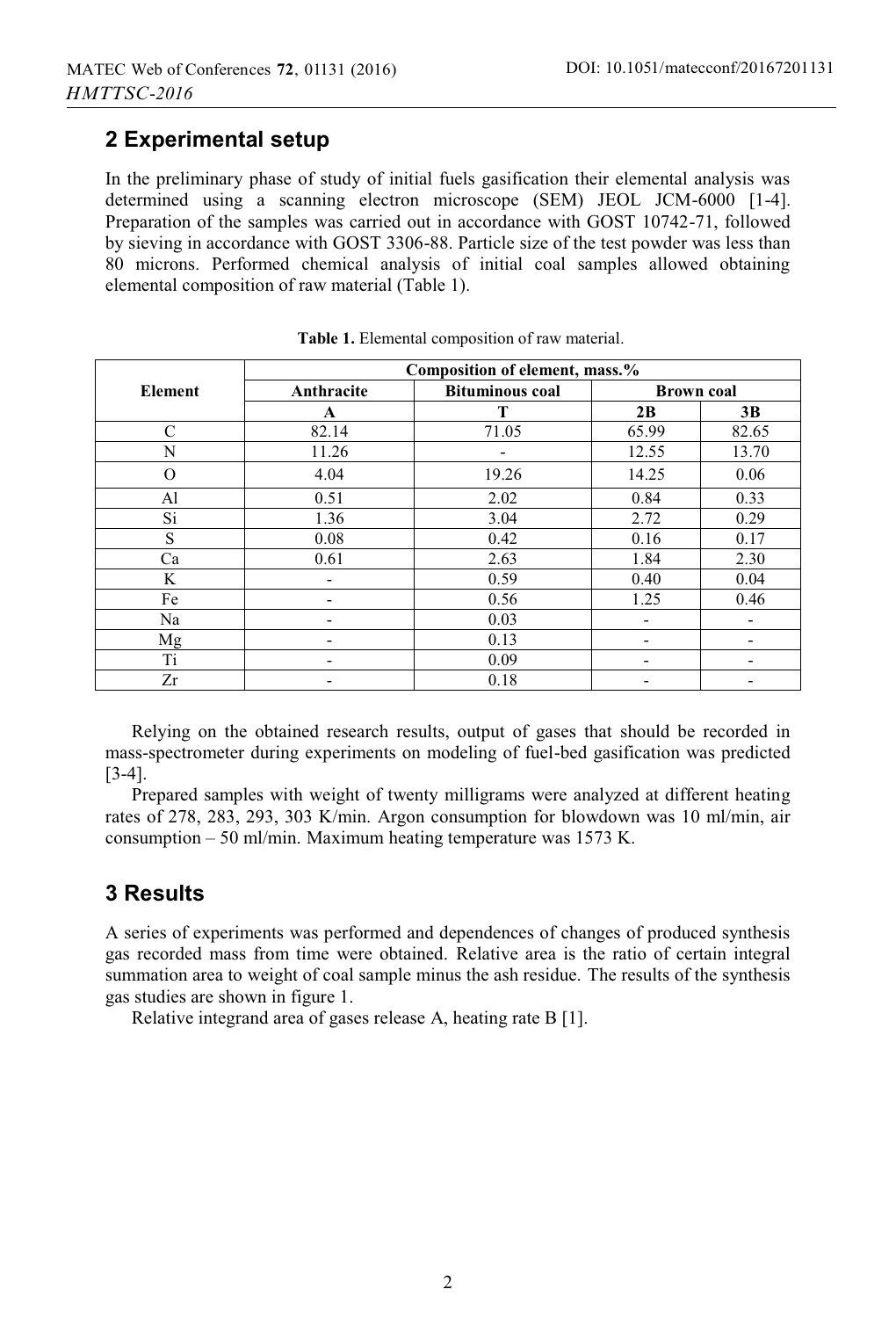

Fig. 1. Release of gases at respective heating rate (a - carbon monoxide, b - nitrogen monoxide, c water vapor, d - carbon dioxide).

Analysis of the results presented in figure 1 shows that combustible gases CO, NO,  $H<sub>2</sub>O$ , CO<sub>2</sub> produced at heating rate of 30 K/min have the highest intensification of emission for all grades of coal. Gases emission is lower at other heating rates. figure 1 shows that with an increase of heating rate intensification of gas increases.

These phenomena are explained by the fact that the process of thermal degradation is determined by the simultaneous occurrence of a whole range of consequential-parallel reactions with different activation energies and kinetic parameters.

It should be noted that the influence of heating rate appears as formation of volatile substances.

### **4 Conclusion**

Studies on modeling of raw coal samples fuel-bed gasification allowed determining composition of gases (CO, 16NO, H2O, CO2). It was established that optimal heating rate